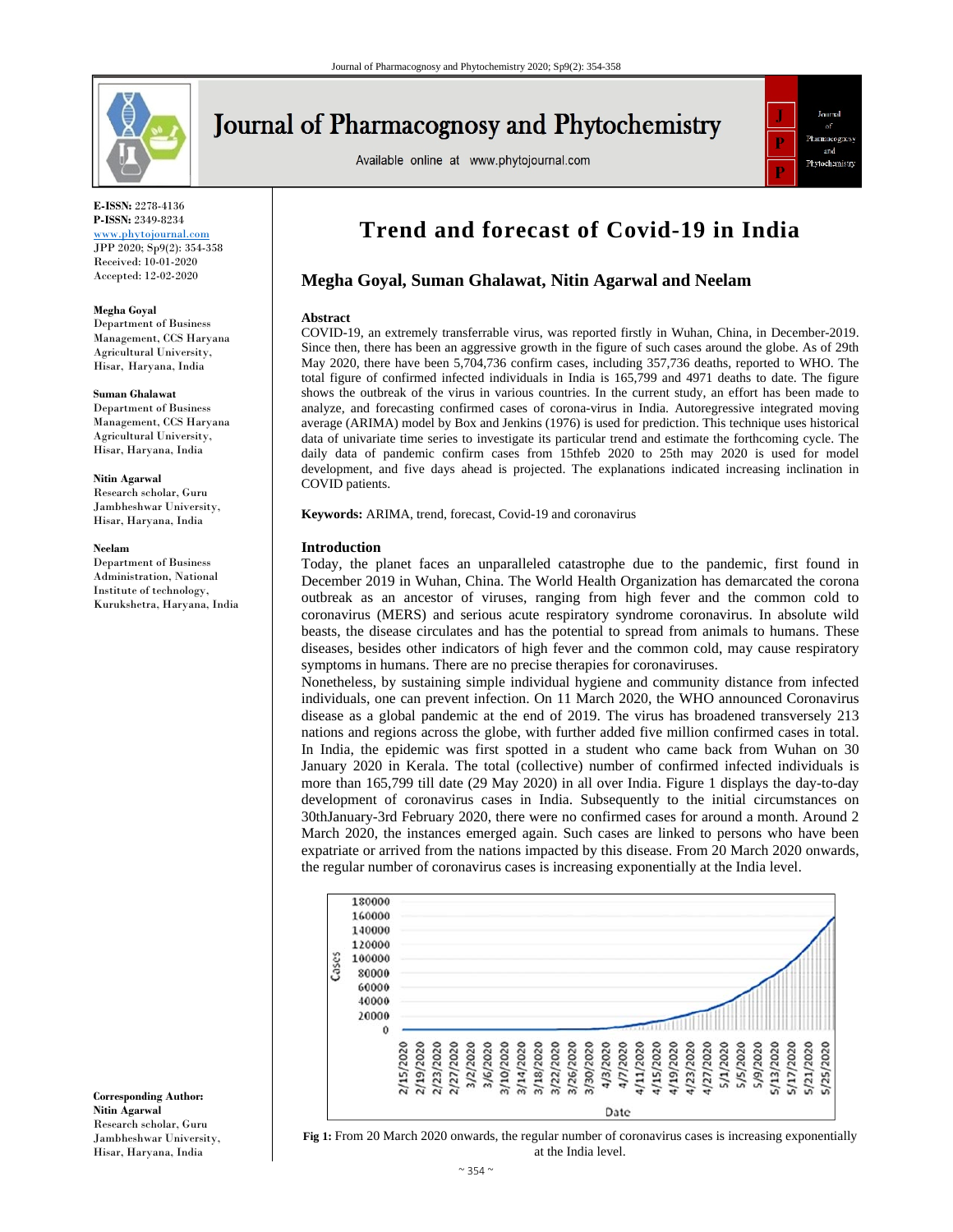As follows, there are 4 phases of epidemic, reliant on the virus spread forms. Stage 1: Introduced diseased cases with travel history from pandemic-hit nations are experienced by one country/region through this stage. Stage 2: A nation/area gets novel contagions from people who didn't have a history of travel but came into connection with people identified in phase 1. Stage 3: This is population spread; novel infectivity ensues in an individual who has not been in interaction through a diseased one or someone by way of the past of virus-hit nations traveling during this time. Step 4: The spread of the virus is virtually irrepressible at this point, and the country may have several large groups of infection. Many news outlets regularly say or challenge that India is actually in stage 3. Different Indian states at different points in time are at various stages of the disease. It is problematic to mark a Covid-19 phase at the India level. It will broaden distortion amongst ordinary individuals. Those, which are in stage 3, necessitate faster intervention than others. On the other side, states that are in phases 1 and 2, will concentrate on halting the spread of Covid-19.

#### **Data Source**

The study has used Indian COVID-19 data accessible widely. The primary data has been collected from the various websites of the Ministry of Health and Family Welfare, India, and form website www.worldometer.info>coronavirus.

The overall objectives of the studies are as follows:

- 1. To analyze whether the sequence of explanations under contemplation is stationary or not. If the observations are not stable, the data must be altered into fixed utilizing appropriate transformation.
- 2. To indicate the best ARIMA model subsequent the principle of parsimony and selection measures.
- 3. To access the trend of confirmed cases COVID-19 from 15th February 2020 to 25th May 2020.
- 4. To forecast the confirmed cases COVID-19 for the next five-point sufficiently.

Some of the studies linked to that are Palash *et al*. (May 2020) [6] developed three growth models to forecast infected populations for each of India's infected states over the next 30 days. The effect on the regular infected-rate of preventive measures is addressed for each state. Kumar *et al*. [2020] stated the approximate quantity of individuals in the Haryana, rural community, of the country with whom a person may come into exchange within 24 hours to be 17. They described interaction within 3 feet as having a direct discussion that may or may not has involved bodily interaction. The value of their paper's contact-rate parameter is 0.70. Only a handful of all individuals who come into connection with a person infected with this virus can be infected with the virus. Samuel P. C. Brand *et al*. [April 2020] [7] provide estimates of the possible occurrence rate and severity of pandemic in Kenya. The occurrence rate is based on the detected rate of development and age distribution of reported cases in China while taking into account the demographic and terrestrial variations between Kenya and China. Tomer and Gupta [April 2020] used data-driven approximation approaches such as long-term memory and curve suitable to predict the frequency of this outbreak cases in India 30 days ahead, and the consequence of preemptive procedures such as community isolation and lockdown on the epidemic spread. The estimation of the several parameters obtained by the proposed approach (figure of positive and recovered cases, etc.) is reliable within an impressive range. It would be a valuable resource for health and administrator's representatives.

#### **Methodology**

# **Autoregressive Integrated Moving Average Modeling**

Box and Jenkins first promoted the univariate ARIMA approach for building the model. The method referred to as Univariate Box-Jenkins (UBJ) model. This model construction procedure performed in the resulting phases:

- a. Understanding of the combined moving average configuration autoregressive where the order is (p, d, q);
- b. Coefficients estimate;
- c. A study carried out on the expected residuals, and the model exposed to a series of analytical tests and
- d. Prediction for upcoming points from given data collection.

The overall functional forms of the model are:

 $\phi_{p}(B) \Delta^{d} y_{i} = c + \theta_{q}(B) a_{i}$  $........(1)$ where,  $y =$  Variable under forecasting  $B =$ Lag operator  $a =$  Error term  $(Y - \hat{Y},$  where  $\hat{Y}$  is the estimated value of Y)  $t =$  time subscript  $\phi_0(B)$ = non-seasonal ARi.e. the autoregressive operator, represented as a polynomial in the back-shift operator  $\varDelta d=$  non-seasonal difference  $\mathcal{G}_{q}(B)$ = non-seasonal MA i.e. the moving-average operator, represented as a polynomial in the back-shift operator  $\phi$ 's and  $\theta$ ', are the parameters to be estimated

The order of the model AR and MA can be articulated here by p and q correspondingly. The amount of differences in time series stated over d. It should be distinguished that d, p, and q are all set of integers, showing the estimated residual for each time span. The model should be distributed independently as a random normal set of results, for ideal circumstances.

# **1. Identification of the Integrated Autoregressive Moving Average Model Where the Order is (p, d, q)**

Initial stage of constructing an ARIMA model in equation (1) is to find the stationarity of observation data from time series. If the sequence of observations does not show stationarity, this must be transformed by correct differentiation into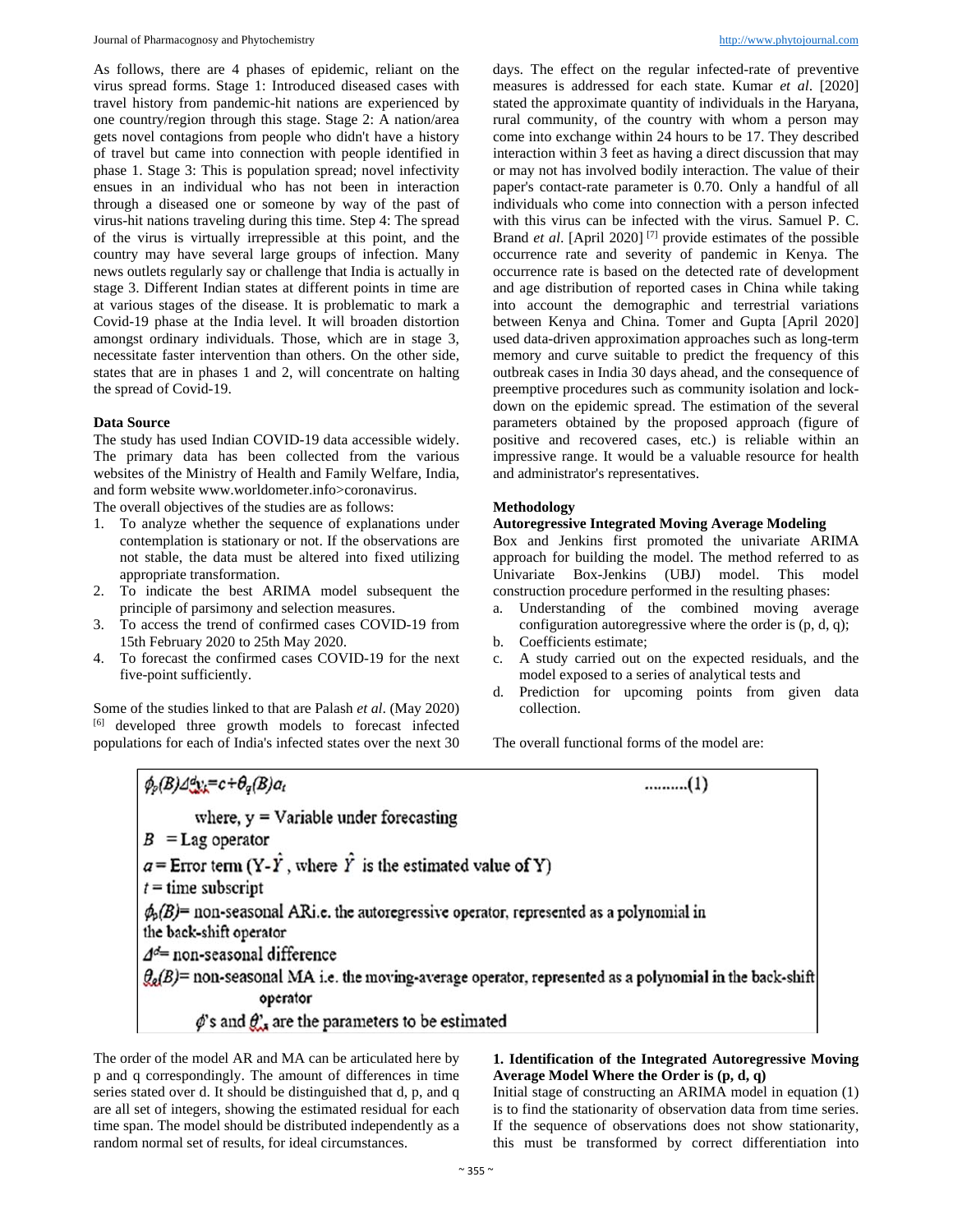stationary sequences. In order to obtain stationarity, the ACF or Auto Correlation Function and the PACF or Partial Auto Correlation Function of the given time series data sets must be drawn at the primary phase, if the series is not stationary then properly proper differenced order is needed to stationary the sequence being considered. The p and q of the model is to be equipped using the Correlogram analysis, this is based on iterative method. Here the BIC is tested alternatively speaking the Bayesian Knowledge Criteria to check for the goodness of fit. For this model, AR (p) the Auto Correlation function is tailing off at level p but the Partial Auto Correlation function cuts off for moving average model, MA (q). The Auto Correlation Function cuts off whereas the Partial Auto Correlation Function is tailing off in the order of q. Moreover ARMA (p, q) neither of the Auto Correlation Function or the Partial Auto Correlation Function is tailing off.

### **2. Coefficient Estimation**

The standard model established in the equation (1) requires to be evaluated over iterative method till the sum of the squares of the residual in its least is attained.

## **3. Diagnostic Testing**

The diagnostic testing will test the appropriateness of the built model. This involves the method of inspecting the residuals from the model thus suited for inspection, if the possibility of non-randomness exists. Here from the residuals correlogram is calculated, it is found out to what extent there is significant difference from zero among the coefficients. To test for the randomness of the model 's residuals the Ljung Box Statistic (Ljung and Box, 1978) is utilized. The formulation for the

Ljung Box statistics is: 
$$
Q = N(N + 2) \sum_{k=1}^{K} \frac{\rho_k^{\lambda^2}}{N - k} (2)
$$

Here N specifies the frequency of observations, the order of autocorrelation of the interval is represented by  $\rho_k$ .

Approximately the statistics Q follows a chi-square distribution with a df (K-m), where m is the frequency of parameters calculated in the ARIMA model. If Q is large it articulates that the residual autocorrelations as a set are different significantly from zero and random shocks of assessed model are possibly auto interrelated, then reformulate the model.

4. Future forecasting from given data collection.

Finally, the ARIMA model is used to predict performance; these limits give us the confidence interval with upper and lower limits. The root mean square estimation is used to define the dimension errors, which lets us determine the model's strength.

$$
\text{RMSE} = \sqrt{\frac{1}{N} \sum_{t=1}^{N} (y_t - y_t^{\hat{}})^2} (3)
$$

Equation (3) displays the appearance of the RMSE. Where  $y_t$  actual observation and is $y_t^{\hat{}}$  is estimated observation.

## **Results and Discussion Model Identification**

The current model only anticipated after the set of remarks (sample data) taken for prediction is transformed into a stationary sequence. The stable series means the results vary only from a constant variance and a mean over time. First, it established whether or not the sample data sequence of explanations is stationary. By appropriate separation order of the data series under review, non-stationary in the mean is modified. Thus, first-order differencing introduced by analyzing the behavior of the time-series i.e.,  $d=1$ . In the ARIMA model, the job now is to discover the valid values for p, q. The stationary series correlogram and partial correlogram is examined i.e. the first differential order of the sample results. Figure (2) displays the ACF and the PACF of the observation sample at first differencing.



**Fig 2:** ACF and PACF of COVID-19 confirm cases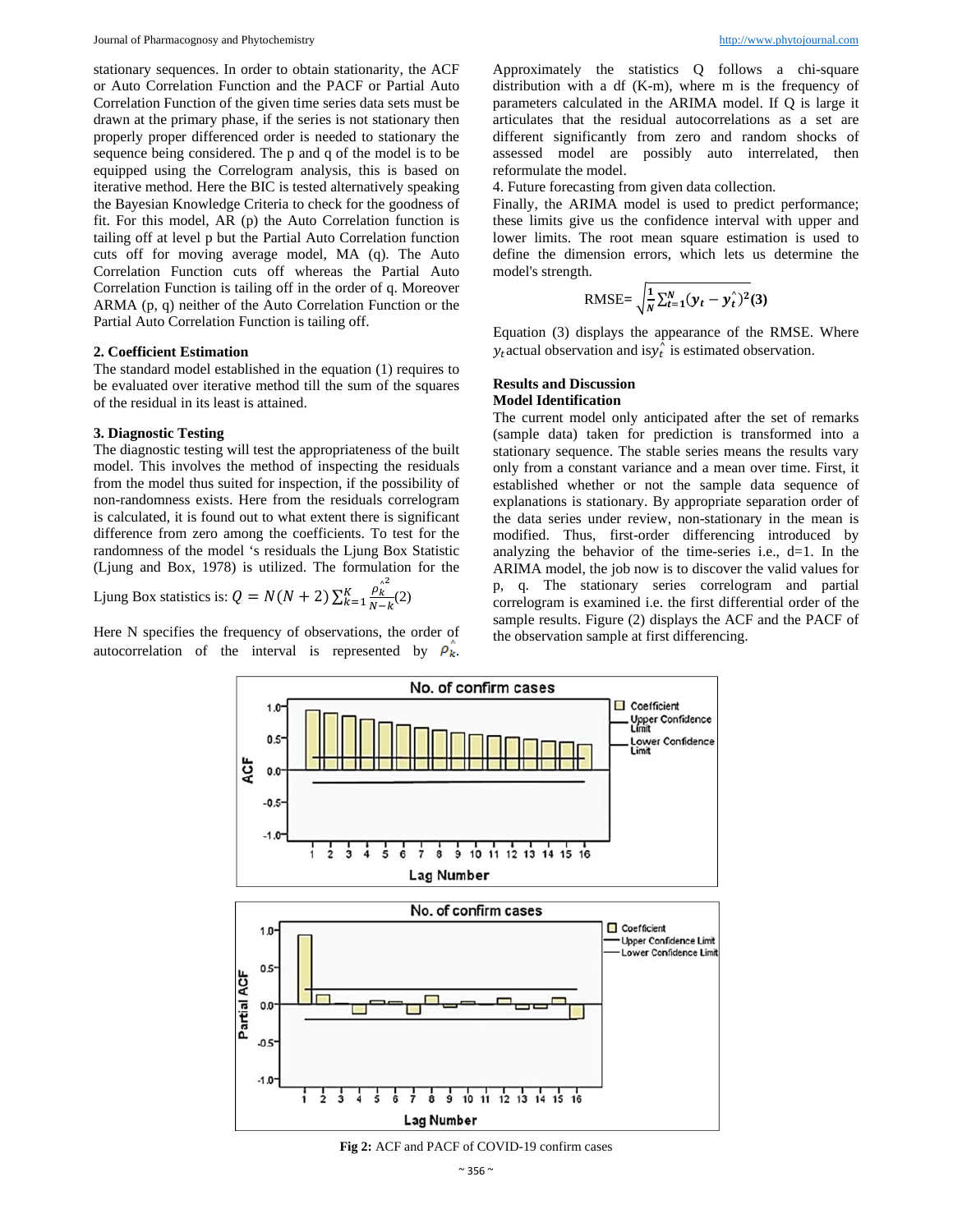Figure (2) shows the Auto Correlation Function found to be tailing off, and the Partial Auto Correlation Function cutoff to order 1. So, conversing to the identification principle elucidated the model is AR (1) Different ARIMA models fitted by the iterative method, the model with the smallest standardized BIC values was chosen. The model (1, 1, 1) has the lowest BIC requirements; this model is selected, Table (III) illustrates all the structured BIC collection of remarks produced for the various this model.

| <b>Table 1:</b> ARIMA (p, d, q) with Normalized BIC criteria |  |  |  |  |  |
|--------------------------------------------------------------|--|--|--|--|--|
|--------------------------------------------------------------|--|--|--|--|--|

| ARIMA(p, d, q)  | <b>Normalized BIC</b> |
|-----------------|-----------------------|
| ARIMA $(1.1.0)$ | 12.65                 |
| ARIMA (1,1,1)   | 12.64                 |

# **Model Estimation**

Autoregressive Integrated Moving Average model fitting is performed where specific coefficients that indicate significant coefficient are present. The test results described in table-2 produce all significant parameters.

| Model           |          | <b>Estimates</b> | <b>Std Error</b> |        | <b>Approx Sig</b> |
|-----------------|----------|------------------|------------------|--------|-------------------|
| ARIMA $(1,1,0)$ | AR 1     | 0.984            | 0.026            | 38.50  | 0.00              |
|                 | Constant | 2434.18          | 273430           | 0.88   | 0.37              |
| ARIMA (1,1,1)   | AR1      | 0.997            | 0.017            | 60A.17 | 0.00              |
|                 | MA1      | 0.429            | 0.112            | 3.83   | 0.00              |
|                 | Constant | 3054.51          | 9374.91          | 0.32   | 0.74              |

# **Diagnostic Checking**

The essence of the systematic form of residuals of both the fitted models is investigated in the process of diagnostic screening. The model fitted with ARIMA (1, 1, 1) indicates the lagged dependent variable values, i.e., autoregressive component. The residual ACF, along with the related't' tests and the Ljung and Box (1978), indicated a Chi-squared test were used to verify random shocks to be white noise (Table 3).

**Table 3:** Analytical examination of residuals autocorrelations: Covid-19 cases

| Model           | <b>Number of Predictors</b> | <b>Model Fit statistics</b> |             |             |                               |              |
|-----------------|-----------------------------|-----------------------------|-------------|-------------|-------------------------------|--------------|
|                 |                             | <b>R-squared</b>            | <b>RMSE</b> | <b>MAPE</b> | <b>Liung-Box O Statistics</b> | Sig.         |
| ARIMA $(1.1.0)$ |                             | .925                        | 533.12      | 1012.59     | 40344                         | .001         |
| ARTMA(1.1.1)    |                             | .930                        | 518.92      | 107.73      | 19.259                        | 755<br>ر رے۔ |

# **Forecasting**

The observed and forecasted values of COVID-19 cases along with percent deviation are shown in Table 4.

| Table 4: Percent deviation between observed & forecasted values from $26th$ May to $30th$ May. |  |  |  |
|------------------------------------------------------------------------------------------------|--|--|--|
|------------------------------------------------------------------------------------------------|--|--|--|

| <b>Dates</b>     | Observed | Forecast | <b>Percent Deviations</b> |
|------------------|----------|----------|---------------------------|
| 26-05-2020       | 150793   | 145359.8 | $-0.28$                   |
| 27-05-2020       | 158086   | 151530.2 | $-0.49$                   |
| 28-05-2020       | 165386   | 158100.3 | $-0.01$                   |
| 29-05-2020       | 173491   | 164660.3 | $-0.44$                   |
| $30 - 05 - 2020$ | 181827   | 171210.4 | $-1.31$                   |

$$
Percent deviation (RD\%) = \frac{\text{(forecasted yield - actual yield)}}{\text{actual yield}} \times 100
$$



**Fig 3:** Forecasting Performance of the model represent in Figure-3